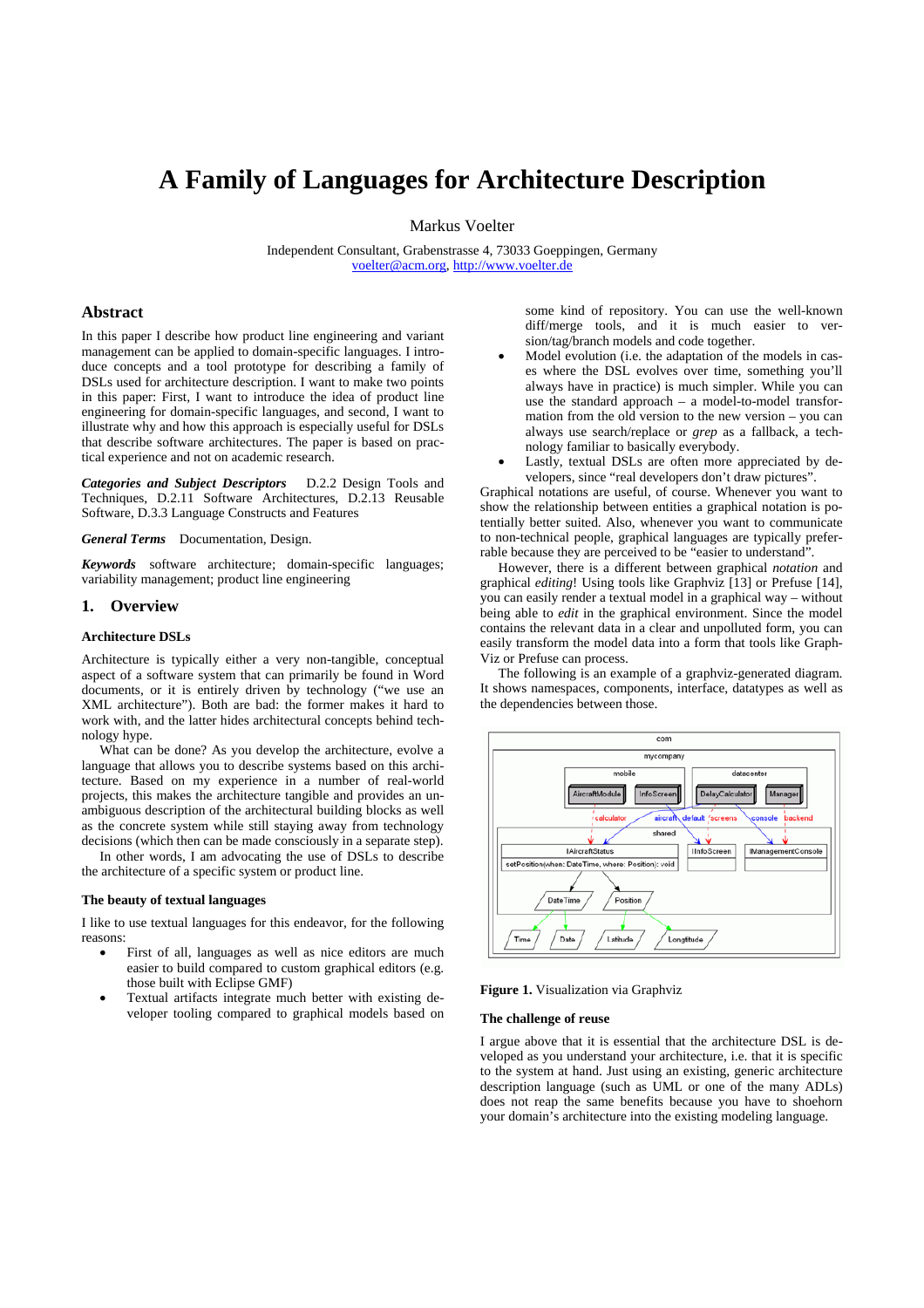However, that does not mean that there aren't a number of architectural features that are found in many different systems or projects. It is not sensible to put all of them into a "generic architecture DSL", but it is sensible to make it trivially simple to add the respective feature to the DSL once you've identified it as being relevant to your architecture.

Enter product lines: I advocate building a product line of architecture DSL where we use feature modeling to capture the variations. So, instead of doing feature model-based variability management on the concrete system level, we do it on language (grammar) level.

Note that the approach to variant management for languages is of course not technically limited to architecture DSLs. However, specifically in case of software architecture there's a high degree of similarity between different systems, hence the potential and need for reuse is especially high.

### **Code Generation**

Once we have defined a modeling language that accurately reflects the architecture of a software system, and once we have described actual systems with this language, we have to decide what to do with the models. Generally it is my firm belief that if you *don't do something* with your formal models, they are pretty useless (actually, in this case, the process of describing the architecture and the systems has a value in itself, since it helps you understand your own systems much better).

Hence, we will generate two kinds of code models: API code is used by developers to implement manually written business against. Glue code adapts the API code and the manually written code to some kind of implementation/middleware platform.

A central point of this paper is that we describe variants of the architecture DSL. Consequently we also need to vary the code generator, typically based on the same configuration features that are used to define variants of the language.

openArchitectureWare includes a number of features useful to this end. For example, you use aspects for code generation templates, model transformations and workflow specifications to define variants of code generators. The deployment of the aspects can be made to depend on configuration features, too, making the language as well as it's processors depend on the same configuration model. I don't describe this any further in this paper, but you can read more about it in [15].

## **The structure of this paper**

The rest of the paper is structured as follows. Section 2 contains a discussion of how to build an architectural meta model for component-based architectures and also shows a set of typical variations that I came across over the years. It is those variations we'll capture in the feature model. Section 3 looks at how language tooling can be implemented to be able to express the variability discussed in section 2. Section 4 then looks at how users use this variability to configure and customize their own language. Section 5 looks at the current state of the prototype, and section 6 contains an evaluation as well as directions for future work.

# **2. A Product Line for Component Meta Models**

This section introduces a set of typical features of a component DSL. I'll start with defining a set of basic viewpoints and their meta models. The rest of the section then looks at variations of those viewpoints/meta models. These have been extracted from years of work building component-oriented architectures, most of them using formal modeling as a basis.

#### **Viewpoints**

A viewpoint describes a specific aspect or concern of a system. It has a limited number of connections to other viewpoints, making each of the viewpoints reusable and well modularized. We use three viewpoints as the foundation for component architectures: type viewpoint, composition viewpoint and system viewpoint. Again, those viewpoints are based on experience gained in many projects over the years. They can also be found in various industry standards (such as EJB or SCA), even if they are not necessarily explicitly distinguished and given names.

#### *Type Viewpoint*

The type viewpoint describes component types, interfaces, and data structures. A component provides a number of interfaces and references a number of required interfaces. An interface owns a number of operations, each with a return type, parameters, and exceptions. Alternatively, for message oriented systems, an interface can also be a collection of messages, where a message is named and has a number of parameters. In this case, the interface also defines the direction (in/out) of messages, or even message interaction patterns (*oneway, request-reply, publish-subscribe*)





To describe the data structures with which the components work, we start out with the abstract type Type. We use primitive types as well as complex types. A complex type has a number of named and typed attributes. There are two kinds of complex types. Data transfer objects are simple *structs* that are used to exchange data among components. Entities have a unique ID and can be made persistent (this is not visible from the meta model). Entities can reference each other and thus build more complex data graphs. Each reference has to specify whether it is navigable in only one or in both directions. A reference also specifies the cardinalities of the entities at the respective ends.



**Figure 3.** Type viewpoint, data

This data meta model is not much different from the entity relationship model or the SDO standard. In many scenarios, the data meta model can probably be simplified quite a bit, basically reducing it to the equivalent of Java beans or C structs.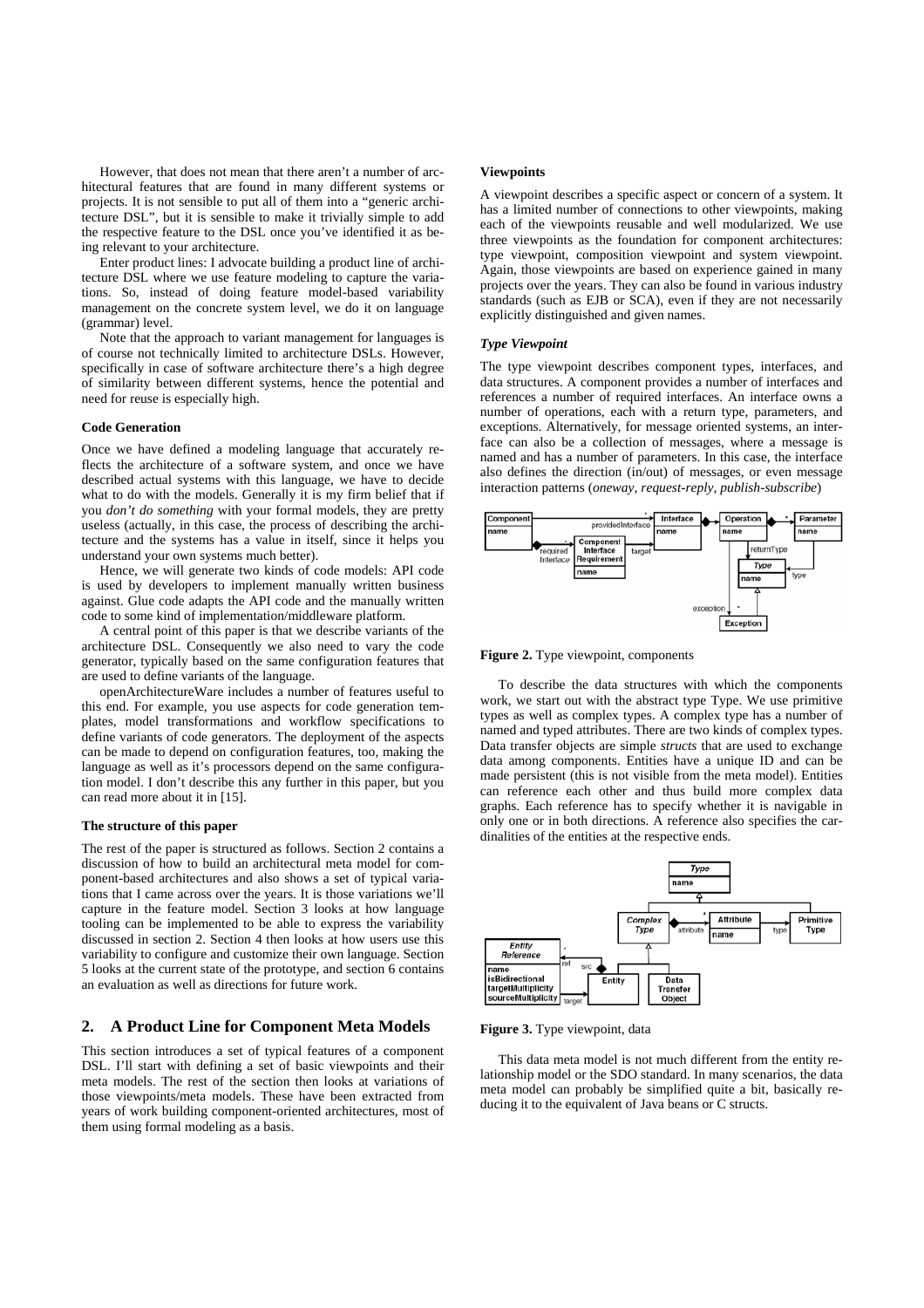### **The Composition Viewpoint**

This viewpoint, illustrated in the following diagram, describes component instances and how they are connected. A *configuration* consists of a number of component *instances*, each referencing its type. An instance has a number of *wires*: a wire is an instance of a *component interface requirement* and hence a connector between component instances. Note the constraints defined in the meta model:

- For each component interface requirement defined in the instance's type, we need to supply a wire.
- The type of the component instance at the target end of a wire needs to provide the interface which the wire's component interface requirement references.



**Figure 4.** The composition viewpoint

Using the type and composition viewpoints, it is possible to define component types as well as their collaborations. Logical models of applications can be defined. From the composition viewpoint, you can generate or configure a container that instantiates the component instances. Unit tests that verify the application logic can be run in an infrastructure-free environment.

## **The System Viewpoint**

This third viewpoint describes the system infrastructure onto which the logical system defined with the two previous viewpoints is deployed. A *system* consists of a number of *nodes*, each one hosting *containers*. A container hosts a number of component *instances*. Note that a container also defines its kind – this could be things like CCM, J2EE, Eclipse, Spring or a proprietary runtime infrastructure.



**Figure 5.** System viewpoint

Based on this information, you can generate the necessary glue code to run the components in that kind of container. The node information, together with the wires (connections) defined in the composition model, allows you to generate all kinds of things, from remote communication infrastructure code and configuration to build and packaging scripts.

#### **Viewpoint Dependencies**

You may have observed that the dependencies among the models (and meta models) are well-structured. Since you want to be able to define several compositions using the same components and interfaces, and since you want to be able to run the same compositions on several infrastructures, dependencies are only allowed in the directions shown in the next diagram.



**Figure 6.** Viewpoint dependencies

#### **Variations**

The meta models we describe above cannot be used in exactly this way in every project. Also, in many cases the notion of what constitutes a component needs to be extended. As explained earlier, it is essential that the DSL for describing an architecture evolves and grows with the architecture itself. However, there are common variations. In this section we illustrate some of these.

## *Separate Interfaces*

You might not need separate interfaces. Operations (or messages, respectively) could be owned directly by the components. As a consequence, of course, you cannot reuse the interface "contracts" separately, independently of the supplier or consumer components.



**Figure 7.** Hierarchical Components

### *Hierarchical Components*

Hierarchical components are a very powerful concept: a component is internally structured as a composition of other component instances. Ports define how components may be connected: a port has an optional protocol definition that allows for port compatibility checks that go beyond simple interface equality. While this approach is powerful, it is also non-trivial, since it blurs the formerly clear distinction between type and composition viewpoints.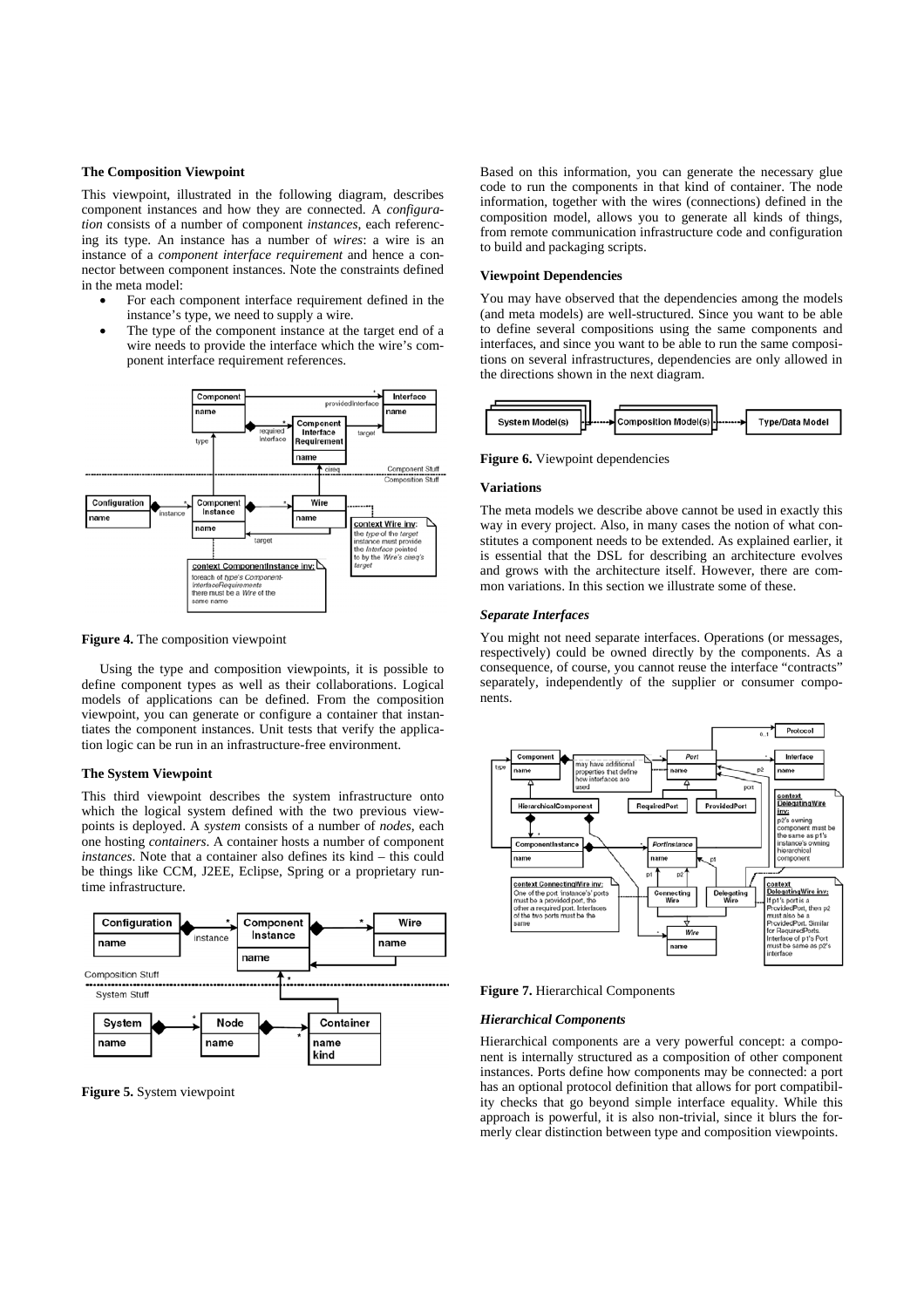## *Configuration Parameters*

A component might have a number of configuration parameters – comparable to command line arguments in console programs – that help configure the behavior of components. The parameters and their types are defined in the type model, and values for the

parameters can be specified later, for example in the composition or the system models, or through configuration files.

## *Component Kinds and Layering*

Often you'll need different kinds of components, such as domain components, data access (DAO) components, process components, or business rule components. Depending on this component classification you can define constraints that check whether certain component dependencies are valid or not. You will typically also use different ways of implementing component functionality, depending on the component types. In effect, this gives you a way of layering application functionality.

Another way of managing dependencies is to mark each component directly with a layer tag, such as *domain*, *service*, *gui*, or *facade*, and define constraints on how components in these layers may depend on each other.

## *State, Threads and Lifecycle*

You might want to specify something about whether the components are stateless or stateful, whether they are thread-safe or not, and what their lifecycle should look like (for example, whether they are passive or active, whether they want to be notified of lifecycle events such as activation/passivation, and so on).

### *Communication Paradigm*

Even if a decision has been made for RPC-style communication, it is not always enough to use simple synchronous communication. Instead, one of the various asynchronous communication patterns, such as those described in the *Remoting Patterns* book [16], might be applicable. Because using these patterns affects the APIs of the components, the pattern to be used has to be marked up in the type model.



### **Figure 8.** Communication Alternatives

Of course when messaging is used the communication is asynchronous anyway. However, even in that case it makes sense to capture a set of predefined communication paradigms such as *oneway*, *request/reply* or *publish/subscribe*.

## *Events*

In addition to the communication through interfaces, you might

ComponentArchite Ėŀ TypeViewpoint **E** *Component* **E** CommunicationParadigm **E-O RPCStyle** □ ? AsyncSupport X Oneway X SyncWithServer X Polling X Callback Exceptions ≐-? Events ? ComplexEventTypes ← MessagingStyle **E** P Lifecycles X Default X TimeTriggered X Active  $\stackrel{\text{i}}{\Rightarrow}$  ConfigParameters · X ValuesInComposition <sup>22</sup> ValuesInDenloyment X ValuesFromIniFile ComplexParameterTypes  $\mathbb{H}$  ? State X Stateful X Stateless  $\sqrt{2}$  Ports ? ComponentType Ŷ Layers Ś. HierarchicalComponents  $\frac{1}{2}$  Threading <sup>i</sup> <mark>≬</mark> Data StructsOnly □ WithEntities DistinguishOwnership ė− ! Interface SeparateInterface □ CompositionViewpoint 白 y Wiring X DynamicWiring X BackupWires X OptionalWires P HierarchicalCompositions □ ? DeploymentViewpoint ? NodeTypes ż NetworkTypes ? ContainerTypes



need (asynchronous) events using a static or dynamic publisher/subscriber infrastructure. It is often useful that the "direction of flow" of these events is the opposite of the *uses* dependencies discussed above, i.e. they propagate from the *used* entity to the *using* entity.

#### *Static vs. Dynamic Connection*

The composition model connects component instances statically. This is not always feasible. If dynamic wiring is necessary, the best way is to embed the information that determines which instance to connect to at runtime into the static wiring model. So, instead of specifying in the model that instance A must be wired to instance B, the model only specifies that A needs to connect to an instance with a specific set of properties: it needs to provide a certain interface, and for example offer a certain reliability. At runtime, the wire is "dereferenced" to a suitable instance using a repository/naming/lookup/trader service.

## *Higher Level Structures*

Finally, it is often necessary to provide additional means of structuring complex systems. The terms *business component* or *subsystem* are often used. Such a higherlevel structure consists of a number of components. Optionally, constraints define which kinds of components may be contained in a specific kind of higher-level structure. For example, you might want to define that a business component always consists of exactly one façade component and any number of domain components.

# **3. PLE for Languages – Tool Implementation**

This section explains how to conceptually implement the architecture DSL product line approach for a textual language. We use Eclipse [1], EMF [2], openArchitectureWare [3] and pure::variants [4] as tooling. Specifically, openArchitectureWare's Xtext is used for the textual editor. The way

it works is that you specify the grammar for your language, and the meta model, parser and editor are automatically derived from that grammar. In addition, you also have to specify constraints.

## **Feature Modeling**

Feature modeling is used to describe the variability of the architecture DSL. The tall diagram on this page shows a pure::variants feature model with some of the variability mentioned in the previous section.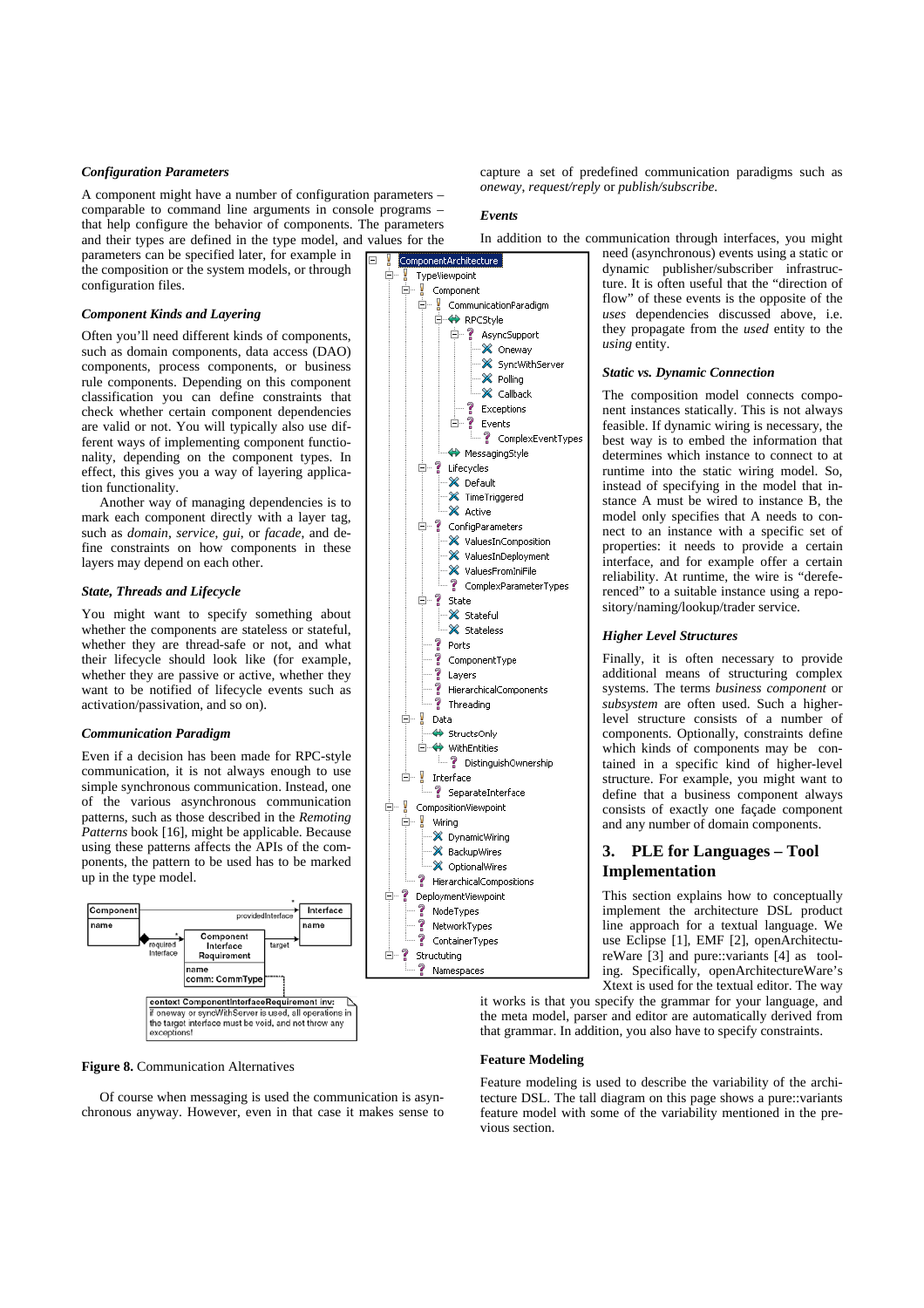Based on this feature model, the architecture DSL can be adapted to the needs of a specific architecture as it arises.

Of course, there are facilities that allow for custom configuration, i.e. to put features into the architecture DSL that are not available as a simple configuration option from the feature model.

## **Variability Mechanisms for Textual Languages**

It is not enough to describe conceptual variability in feature models. It is similarly important to actually implement the variability in the artifacts for which we define variations.

In the case described here we want to vary the definition of the architecture DSL (grammar, constraints) as well as the respective editor (code completion, outline, etc.).

In a scenario where the respective artifacts are built with openArchitectureWare's Xtext, this requires variation of the following artifacts: Xtext grammar definitions, check files and extension files. As of now, none of those kinds of files can contain explicit feature dependencies – those artifacts do not "know" they are being varied.

Consequently, we have to use low level "text modification" based on the features. This is similar to Gears' [5] way of implementing variability and is basically a generalized C *#ifdef.* Feature-dependency is expressed with special comments:

## //# SomeFeature

context Component ERROR "error message":

here. is. the. actual. contraint. condition;

context Configuration ERROR "another message":

constraint  $> 0$ ;

//#~ SomeFeature

A preprocessor takes the files marked up with those comments and removes everything for which the corresponding feature is not selected. The marked up file itself contains all possible alternatives (hence this is a form of negative variability).

In the current implementation of our tooling, there is some integration between the text editors and pure::variants:

- Feature names mentioned in artifact files are statically cross-checked with the feature model. If you mention a feature name that is not in the feature model, you'll get an error in Eclipse's Message view.
- Also, you can select any feature in the feature model and see in pure::variants Relations view in which of your artifact files it is referenced.

## **Customization**

Again let me emphasize that is it important to be able to directly represent the architectural concepts of a *specific* system in the architecture DSL. It is therefore not enough to "just" configure a DSL from a set of predefined configuration options, even if these are typical, and hence likely to be a good starting point for your specific system. It is still necessary that the DSL developer can customize the DSL with arbitrary additional grammar.

This is easily possible. The grammar derived from the feature model shown above will contain hooks in various places where customization can happen. It is again based on "text mangling". We show an example in the next section.

## **4. Using the tools**

This section explains how to use the tooling from the perspective of a DSL developer or architect.

## **Configuring your language**

Open the configuration model and select the options you want for your language. In the example here, we want to be able to express stateful components and use exceptions for the operations of our interfaces. We select the *Stateful* and *Exceptions* features as shown in the illustration below.



**Figure 9.** Selecting Stateful Components with Exceptions

Then we regenerate the language (by running the *configure-MyLanguage.oaw* workflow) and rebuild the tooling (running *generateDSLAndTooling.oaw*). We are now able to use the following notation in the language-aware editor:

| test.adsl X                                        | $\equiv$ |
|----------------------------------------------------|----------|
|                                                    |          |
| namespace n2 {                                     |          |
| using n1.n3                                        |          |
| using n1.base                                      |          |
| exception Ex1                                      |          |
| exception Ex2 data B                               |          |
| interface I1 (                                     |          |
| test1(a : $\lambda$ , b : B): $\lambda$ throws Ex1 |          |
| $test2(a : A): B$ throws $Ex2$                     |          |
| test3() : B                                        |          |
| ¥                                                  |          |
|                                                    |          |
| struct C1State (                                   |          |
| a: A                                               |          |
| b: collection B                                    |          |
| ¥                                                  |          |
|                                                    |          |
| component C1 state C1State {                       |          |
| provides p1: I1                                    |          |
| ¥                                                  |          |
| ١                                                  |          |
|                                                    |          |
|                                                    |          |

**Figure 10.** Resulting Language and Editor

## **Customizing the Language**

We call *configuration* the activity of adapting your language by selecting features from the configuration model. This is in contrast to *customization*, by which we mean the extension of the ADSL with your own, project specific features.

There are two fundamentally different ways to go about this: you can define an external viewpoint, i.e. a completely separate language that "annotates" an ADSL model. Technically, this is not an adaptation of ADSL, but can serve the same purpose. Al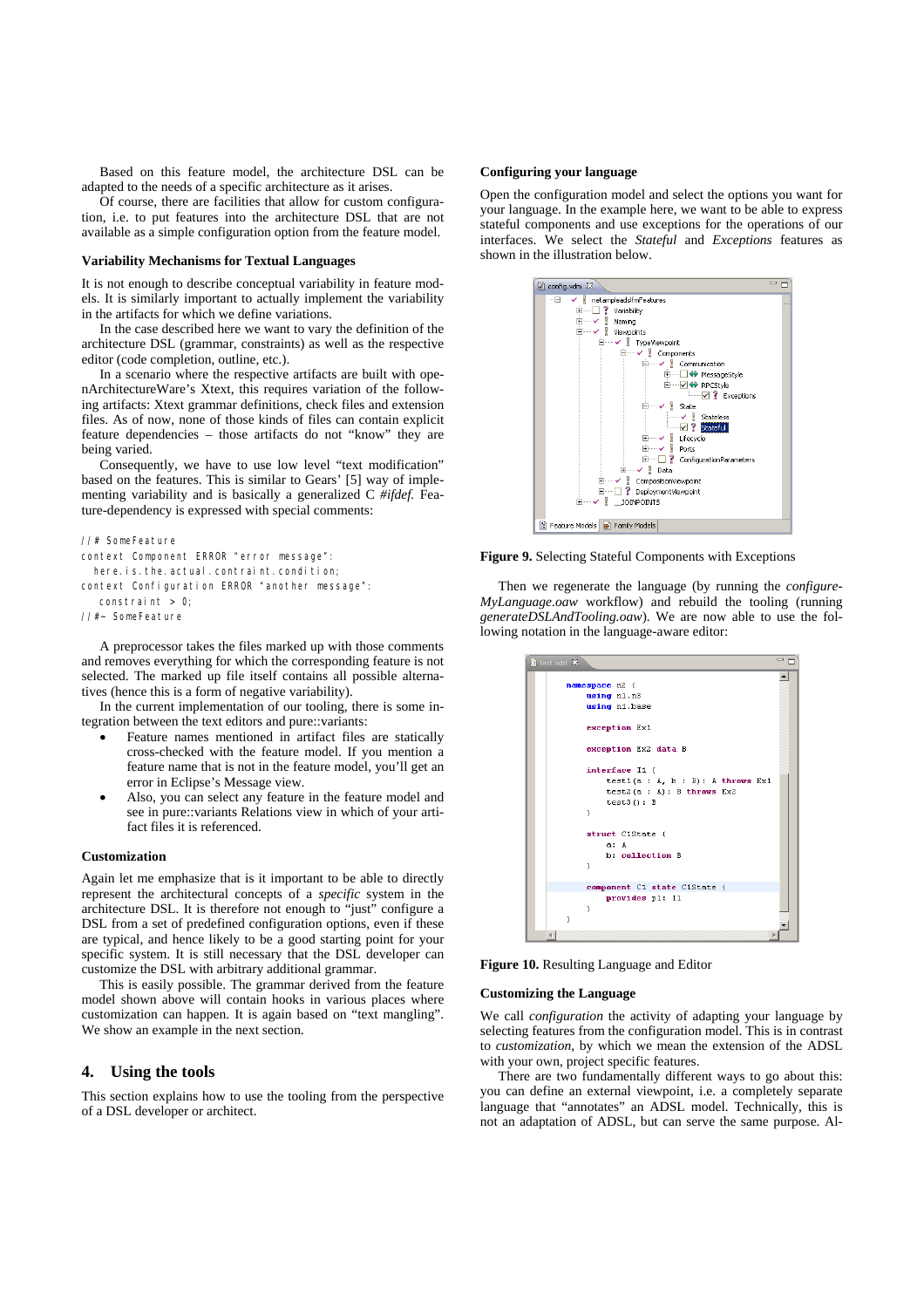ternatively you can also extend the actual ADSL by adding custom code to a set of predefined hooks.

## *External Viewpoint*

An external viewpoint is especially useful if you want to describe something that relates to the abstractions defined in the ADSL model, but is sufficiently different for it to be expressed with a different notation or by a different role in the development process.

Since Xtext models can be treated as an EMF resource, you can, with the facilities provided by EMF, reference an Xtext model element from any other EMF model and hence "annotate" it. The following example shows how to define another textual DSL to annotate the ADSL model.

Assume you want to define some kind of database mapping for your data structures. To do that, you define a separate DSL using the following piece of code as the grammar:

```
importMetamodel "platform:/resource/
```
net. ample. adsl. language/src-gen/net/ample/adsl/ language/adsl.ecore" as adsl;

```
DBMapping:
```

```
 (imports+=Import)* 
 (structMappings+=StructMapping)*;
```
Import:

"adsl" file=URI;

StructMapping:

```
 "map" struct=[adsl::ComplexType|ID] "{" "}";
```
In this grammar we import the generated meta model of the ADSL language and reference elements from it (in the *Struct-Mapping* rule). Once you generate the editor and run it the editor provides code completion and constraint checking into the ADSL file, thereby providing tight integration between the two languages.

| my.dbm 23 |             |                                                                     |  |  |  |
|-----------|-------------|---------------------------------------------------------------------|--|--|--|
|           |             | adsl "platform:/resource/net.ample.tests/src/vCustomized/test.adsl" |  |  |  |
| map       | $\langle$ 1 |                                                                     |  |  |  |
|           | B<br>◉      |                                                                     |  |  |  |
|           |             |                                                                     |  |  |  |



By loading the persistence model as well as the ADSL model, you can now generate code from both models together – effectively customizing the ADSL model without touching the language itself.

### *In-Language Extension*

The other approach to customization is the custom extension of the ADSL language itself. You can extend the language in all respects, you can even change parts of the configured language. Language customization happens in three steps:

In the base language (the one you get via configuration) a hook must be defined in all the location where customiza-

tion is intended. Borrowing from AO, we call these hooks joinpoints.

- You can then define advices (again, borrowing from the AO terminology) that contribute additional code *before*, *after* and *instead of* predefined joinpoints.
- Step three is the execution o the weaver, which actually contributes the advices to the joinpoints.

Let us look at an example. Imagine you want to be able to embed a statemachine in a component. The grammar for a statemachine is probably relatively straight forward. Here is one way of integrating state machines into component grammar:

- We need to add a reference to a statemachine inside a component
- And we'd need to embed the actual statemachine as a top level content in the namespace.

*Defining the Joinpoints:* We start by defining those two joinpoints in the original overall grammar. In the following piece of grammar, the joinpoints are highlighted in bold (the lines beginning with  $/\rangle$ ).

```
Namespace: 
       "namespace" name=ID 
    //# NamespaceFeatureDependencies 
                        (featureClause=FeatureClause)? 
         "{" 
                (usings+=Using)* 
                ( subNamespaces+=Namespace 
                    | components+=Component 
                     | datatypes+=DataType 
                   | interfaces+=Interface 
                   | compositions+=Composition 
                   //# DeploymentViewpoint 
                        | systems+=System 
                   //# Exceptions 
                        | exceptions+=Exception 
                  //> AdditionalNamespaceContents 
                 //~> Additional NamespaceContents
) *
       "}"; 
Component: 
       "component" name=ID 
       //# Active (isActive?="active")? 
       //# Periodic (isPeriodic?="periodic" 
                   "(" period=INT ")")? 
       //# Stateful ("state" state=[ComplexType|ID])? 
       "{" 
                (ports+=Port)*
```

```
 //> ComponentContentsAfterPorts 
     //~> ComponentContentsAfterPorts 
 //# ConfigurationParameters 
          (configuration= 
              ComponentConfiguration)?
 "}";
```
These joinpoint markers will end up in the generated, configured grammar; note how we use the comment to make the joinpoints invisible to the grammar generator. Note also, that the tooling provides checks against the feature model, so if you refer to a joinpoint that is not defined, you'll get an error message: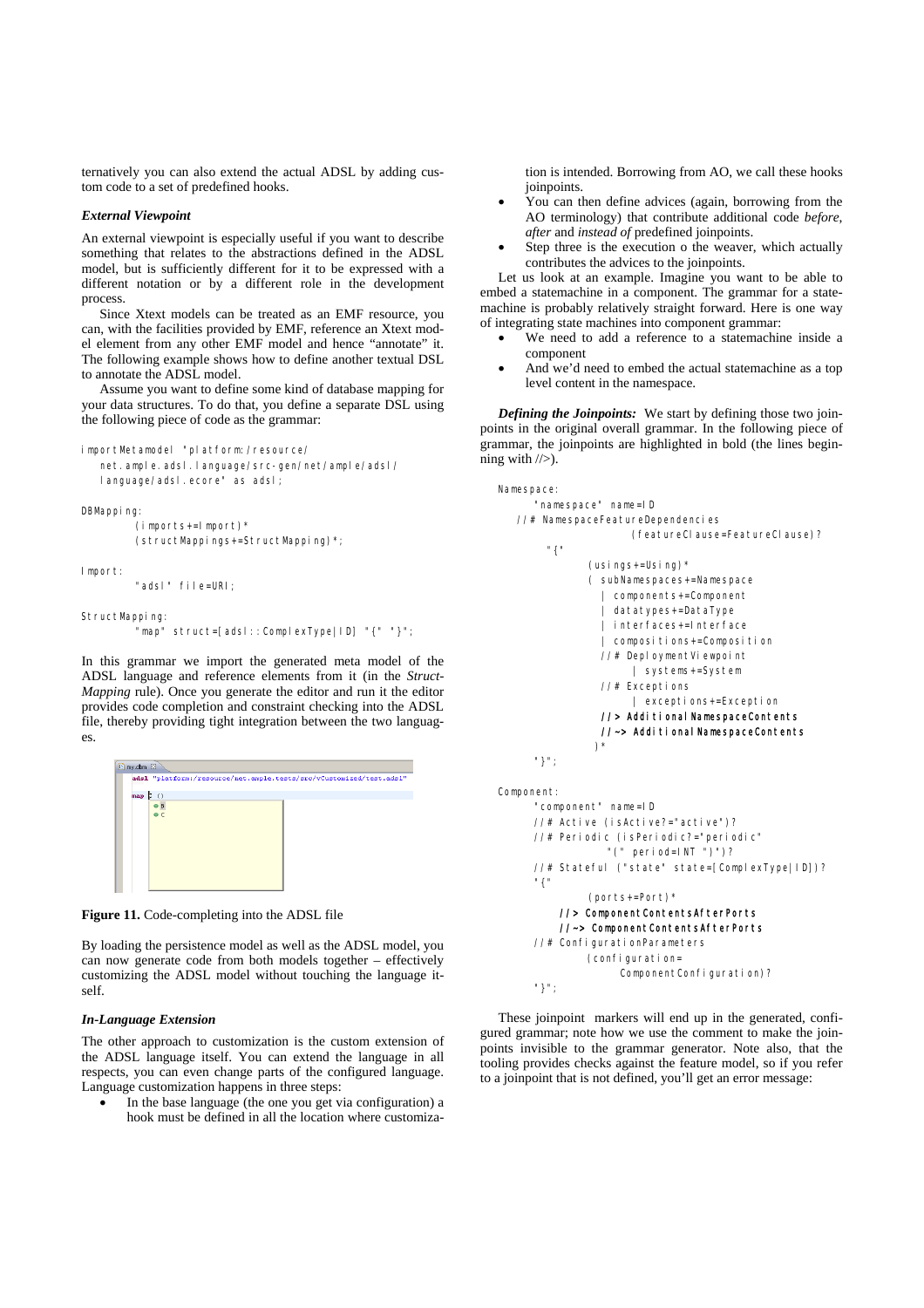| adsl.xtxt.v 23<br>adsl.xtxt.v<br>e<br>X .project            |          | X project |  |          |  |  |
|-------------------------------------------------------------|----------|-----------|--|----------|--|--|
| compositions+=Composition                                   |          |           |  |          |  |  |
| //# DeploymentViewpoint   systems+=System                   |          |           |  |          |  |  |
| //# Exceptions   exceptions+=Exception                      |          |           |  |          |  |  |
| $\overline{\alpha}$<br>//> AdditionalNamespaceContentsXXX   |          |           |  |          |  |  |
| //~> AdditionalNamespaceContents                            |          |           |  |          |  |  |
| ۰ *                                                         |          |           |  |          |  |  |
|                                                             |          |           |  |          |  |  |
| m3 m.                                                       |          |           |  |          |  |  |
|                                                             |          |           |  |          |  |  |
|                                                             |          |           |  |          |  |  |
| @ Javadoc   B Declaration   D Console<br>Problems &         |          |           |  |          |  |  |
| 1 error, 0 warnings, 0 infos (Filter matched 1 of 21 items) |          |           |  |          |  |  |
| <b>Description</b>                                          | Resource | Path      |  | Location |  |  |

**Figure 12.** Checking for validity of joinpoints

Note that these joinpoints are not really *configuration* features – however, we still use the feature model to uniquely define the *names* of those joinpoints.

*Defining the advice.* For the statemachine example, we have to define a number of advices. First of all, we need to define the statemachine itself in the grammar. Note in bold the actual advice syntax. In this case, we put something after (i.e. at the end of) the *TopLevelContents*.

# //+ after: TopLevel Contents

```
Statemachine: 
       "statemachine" name=ID "{" 
                 (states+=State | 
                  events+=Event)* 
       "}"; 
State: 
       "state" name=ID "{" 
                 (transitions+=Transition)* 
       "}"; 
Transition: 
       event=[Event|ID] "->" target=[State|ID];
```
Event:

 "event" name=ID ":" operation=[Operation|ID]; //~+

To add a statemachine to a component, we need to advice the *ComponentContentsAfterPorts* joinpoint:

```
//+ after:ComponentContentsAfterPorts
```

```
 (statemachine=Statemachine)?
```
 $1/|-+$ 

Both of these advices are located in a separate file */demo.config/src/adsl.xtxt.v.* The file has the same name as the file into which it is woven into, plus the *.v* extension which is used for all variant files.

We also define a constraint that checks the uniqueness of state names in a statemachine. These need to be contributed to the *net::ample::adsl::language::Check.chk* file, which defines a joinpoint *TopLevelContents* for this purpose. Here's the advice, which, as you might expect, is in the which, as you might expect, is in the */demo.config/src/net/ample/adsl/language/Checks.chk.v* file:

# //+ before:TopLevelContents

context State ERROR "State name not unique" :

 ((Statemachine)eContainer).states. select(s|s.name == name).size == 1;

# $11 - 1$

After running the "text file weaver", the result is an ADSL version that supports embedded statemachines:

|        |                | <sup>(a</sup> ) test.adsl $23$           |  |
|--------|----------------|------------------------------------------|--|
|        |                |                                          |  |
|        | $\overline{ }$ | component C1 state C1State {             |  |
|        |                | provides p1: I1                          |  |
|        |                |                                          |  |
|        | $\overline{ }$ | statemachine sm1 {                       |  |
| လ<br>လ |                | State name not unique<br>$state$ $1$ $($ |  |
|        |                | $state$ $s1$ $()$                        |  |
|        |                |                                          |  |
|        |                |                                          |  |
|        |                |                                          |  |
|        |                |                                          |  |
|        |                |                                          |  |

**Figure 13.** Resulting editor, with state machines

## **5. The state of the prototype**

The prototype has been developed as part of the AMPLE project and is in the process of being made open source. We're looking for interested parties to help develop it further. If you're interested, please contact the author.

The tooling is generally done, but the set of configuration features is limited (ca. 25 options as of now).

There is also a simple Java API generator that generates a mapping of the selected language features to Java; however, there is no generator yet for any specific target platforms.

We also have integrated visualization facilities using Graphviz (for printing) and Prefuse (for interactive visualization).

## **6. Evaluation, Related Work and Future Work**

Since implementing the toolkit, I have used the toolkit for two other customers. We have selected the language features necessary for their architecture, generated the tooling, and used it for real project work. It is fair to say the approach works in practice.

### **Isn't a generic language good enough?**

Describing architecture with formal languages is not a new idea. Various communities recommend using Architecture Description Languages (ADLs) or the Unified Modeling Language (UML) for describing architecture. Some even (try to) generate code from the architecture models. However, all of those approaches advocate using existing generic languages for documenting the architecture (although some of them, including the UML, can be customized).

I don't see much benefit in shoehorning your architecture description into the (typically very limited) set of constructs provided by predefined/standardized languages. The idea is to actually build your own language to capture your system's conceptual architecture. Adapting your architecture to the few concepts provided by the ADL or UML is not very helpful.

So this raises the general question about standards. Are they important? Where? And when? In order to use any architecture modeling language successfully, people first and foremost have to understand the architectural concepts they are dealing with. Even if the UML standard is used to do this people will still have to understand the concepts and map them to the language  $-$  in case of using UML that would be an architecture-specific profile. Of course, then, the question is whether such a profiled UML is still